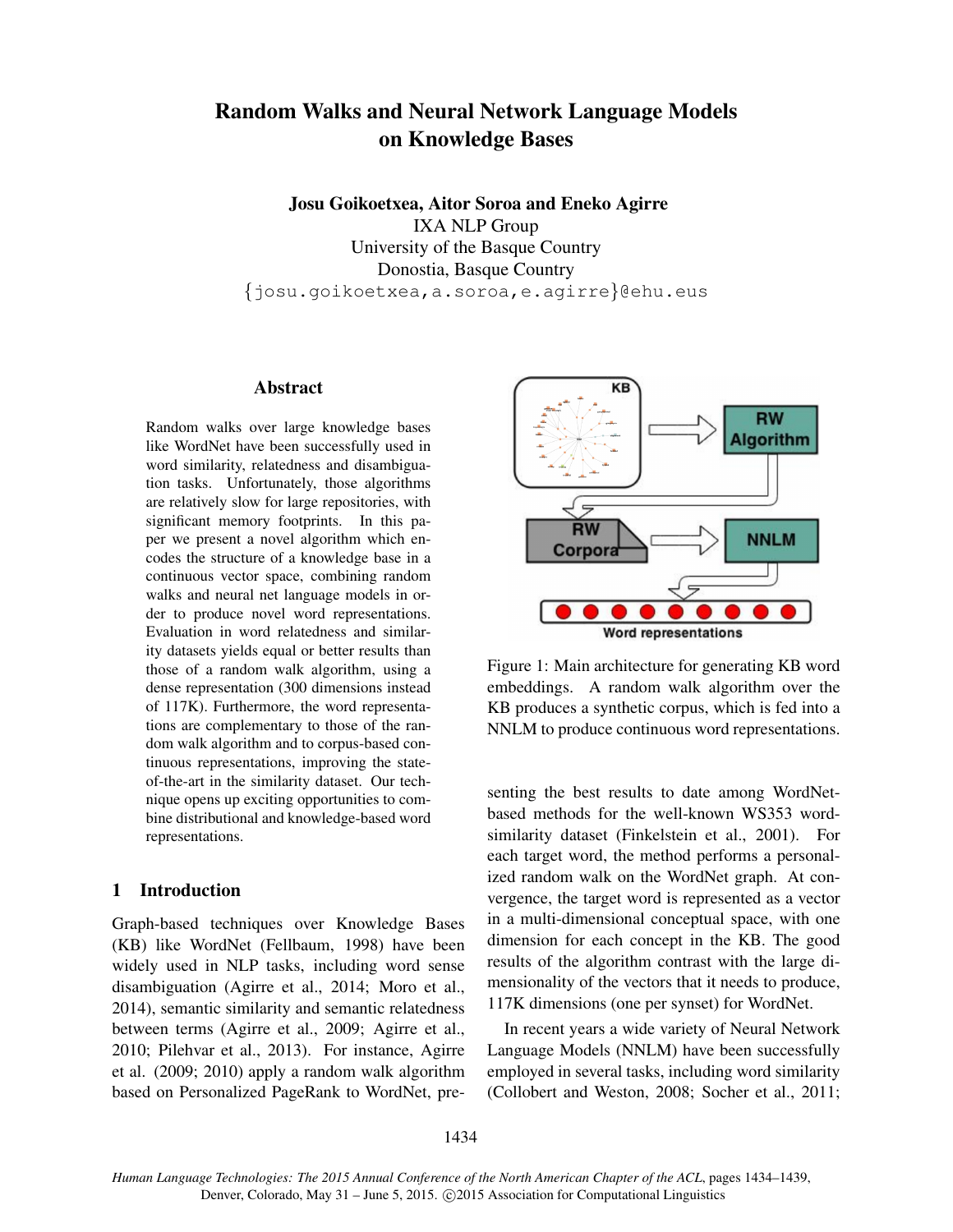Turian et al., 2010). NNLM extract meaning from unlabeled corpora following the distributional hypothesis (Harris, 1954), where semantic features of a word are related to its co-occurrence patterns. NNLM learn word representations in the form of dense scalar vectors in n-dimensional spaces (e.g. 300 dimensions), in which each dimension is a latent semantic feature. The representations are obtained by optimizing the likelihood of existing unlabeled text. More recently, Mikolov et al. have developed simpler NNLM architectures (Mikolov et al., 2013a; Mikolov et al., 2013b; Mikolov et al., 2013c), which drastically reduced computational complexity by deleting the hidden layer, enabling to compute accurate word representations from very large corpora. The representations obtained by these methods are compact, taking 1.5G for 3M words on 300-dimensional space, and have been shown to outperform other distributional corpus-based methods on several tasks, including the WS353 word similarity dataset (Baroni et al., 2014).

In this work we propose to encode the meaning of words using the structural information in knowledge bases. That is, instead of modeling the meaning based on the co-occurrences of words in corpora, we model the meaning based on random walks over the knowledge base. Each random walk is seen as a context for words in the vocabulary, and fed into the NNLM architecture, which optimizes the likelihood of those contexts (cf. Fig. 1). The resulting word representations are more compact than those produced by regular random walk algorithms (300 vs. tens of thousands), and produce very good results on two well-known benchmarks on word relatedness and similarity: WS353 (Finkelstein et al., 2001) and SL999 (Hill et al., 2014b), respectively. We also show that the obtained representations are complementary to those of random walks alone and to distributional representations obtained by the same NNLM algorithm, improving the results.

Some recent work has explored embedding KBs in low-dimensional continous vector spaces, representing each entity in a k-dimensional vector and characterizing typed relations between entities in the KB (e.g. born-in-city in Freebase or part-of in Word-Net) as operations in the k-dimensional space (Wang et al., 2014). The model estimates the parameters which maximize the likelihood of the triples, which can then be used to infer new typed relations which are missing in the KB. In contrast, we use the relations to explicitly model the context of words, in two complementary approaches to embed information in KBs into continuous spaces.

## 2 NNLM

Neural Network Language Models have become a useful tool in NLP on the last years, specially in semantics. We have used the two models proposed in (Mikolov et al., 2013c) due to their simplicity and effectiveness in word similarity and relatedness tasks (Baroni et al., 2014): Continuous Bag of Words (CBOW) and Skip-gram. The first one is quite similar to the feedforward Neural Network Language Model, but instead of a hidden layer it has a projection layer, and thus all the words are projected in the same position. Word order has thus no influence in the projection. The training criterion is as follows: knowing previous and subsequent words in context, the model maximizes the probability of the predicting the word in the middle. The Skip-gram model uses each current word as an input to a log-linear classifier with a continuous projection layer, and predicts the previous and subsequent words in a context window.

Although the Skip-gram model seems to be more accurate in most of the semantic tasks, we have used both variants in our experiments. We used a publicly available implementation<sup>1</sup>.

## 3 Random Walks and NNLM

Our method performs random walks over KB graphs to create synthetic contexts which are fed into the NNLM architecture, creating novel word representations. The algorithm used for creating the contexts is a Monte Carlo method for computing the PageRank algorithm (Avrachenkov et al., 2007).

We consider a KB as undirected graph  $G =$  $(V, E)$ , where V is the set of concepts and E represents links among concepts. We also need a dictionary, an association from words to KB concepts. We construct an inverse dictionary that maps graph vertices with the words than can be linked to it.

The inputs of the algorithm are: 1) the graph  $G =$  $(V, E)$ , 2) the inverse dictionary and 3) the damp-

<sup>1</sup>https://code.google.com/p/word2vec/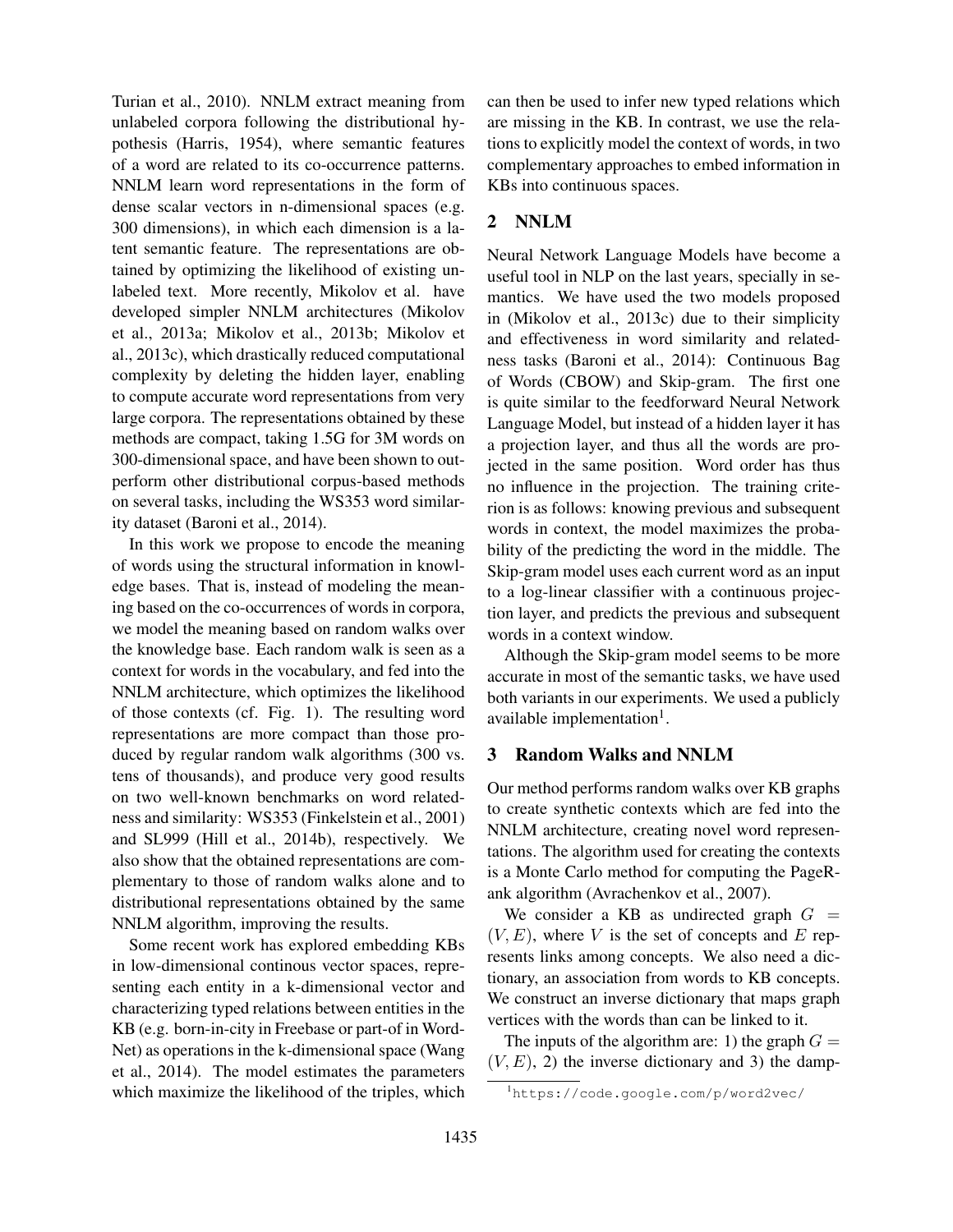

Figure 2: Spearman results on relatedness (WS353) for different corpus sizes (in sentences).

ing factor  $\alpha^2$ . In our experiments we used Word-Net 3.0 with gloss relations<sup>3</sup>, which has  $117.522$ nodes (synsets) and 525.356 edges (semantic relations). Regarding the dictionary, WordNet already contains links from words to concepts. The dictionary includes the probability of a concept being lexicalized by a specific word, as estimated by the Word-Net team from their hand-annotated corpora. Both dictionary and graph are freely available<sup>4</sup>.

The method first chooses a vertex at random from the vertex set  $V$ , and performs a random walk starting from it. At each step, the random walk might terminate with probability  $(1-\alpha)$  or choose a neighbor vertex at random with probability  $\alpha$ . Each time the random walk reaches a vertex, a word is emitted at random using the probabilities in the inverse dictionary. When the random walk terminates, the sequence of emitted words forms the pseudo sentence which is fed to the NNLM architecture, and the process starts again choosing a vertex at random until a maximum number of pseudo sentences have been generated.

Our method creates pseudo sentences like the following:

**SL999**  $0.47$ 0.37  $0.27$ PPV  $0.17$ RW sgram  $0.07$ **RW** cbow  $-0.03$  $-0.13$ 140K 350K 700K 1.4M 3.5M **70K**  $7M$ 14M 35M 70M Corpus size



- (1) *amphora wine nebuchadnezzar bear retain long*
- (2) *graphology writer write scribble scrawler heedlessly in haste jot note notebook*

These examples give us clues of the kind of the implicit semantic information that is encoded in the generated pseudo-corpus. Example 1 starts with *amphora* following with *wine* (with which amphoras are usually filled with), *nebuchadnezzar* (a particular bottle size) and finishing with words that are related to wine storage, like *bear*,*retain* and *long*. Example 2 shows a similar phenomenom; it starts with *graphology*, follows with the closely related *writer*, then *writer*, finishing with names and adjectives of different variants of writing, such as *scribble*, *scrawler*, *heedlessly*, *in haste* and *jot*; finally, the context ends with *note* and *notebook*. Note that our method also produces multiword terms like *in haste*.

## 4 Experiments

We have trained two Neural Network models, CBOW and Skip-gram, with several iterations of random walks over WordNet. We trained both models with default parameters (Mikolov et al., 2013a): vector size 300, 3 iterations, 5 negative samples, and

<sup>&</sup>lt;sup>2</sup>The damping factor is the only parameter of PageRank.

<sup>3</sup> http://wordnet.princeton.edu/glosstag.shtml <sup>4</sup>http://ixa2.si.ehu.eus/ukb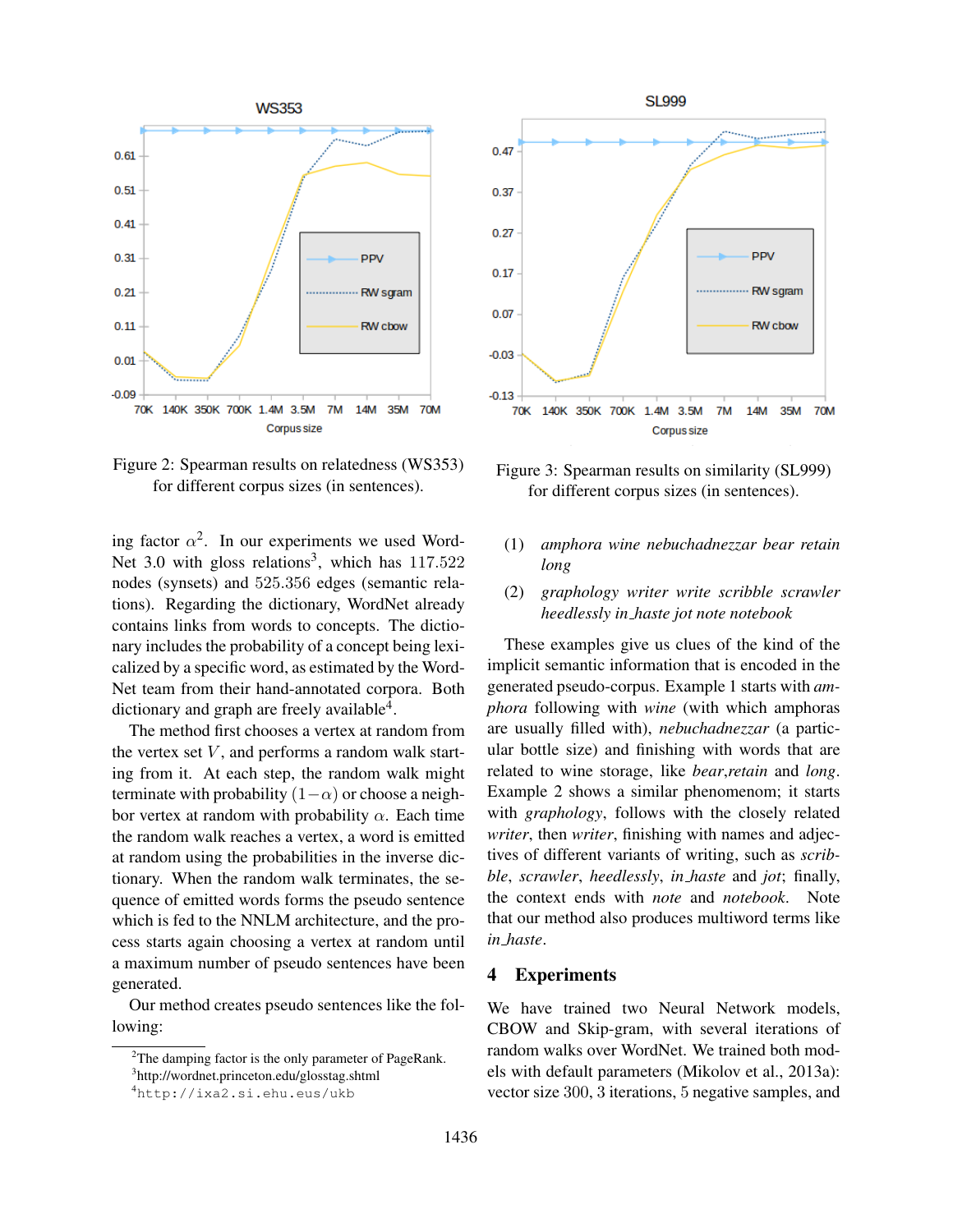|                | <b>SL999</b> | WS353 |
|----------------|--------------|-------|
| Skip-gram      | 0.442        | 0.686 |
| <b>RWSGRAM</b> | 0.520        | 0.683 |
| <b>RWCBOW</b>  | 0.486        | 0.591 |
| <b>PPV</b>     | 0.493        | 0.683 |

Table 1: Spearman correlation results for our methods (RWSGRAM, RWCBOW) on WordNet random walks, compared to just random walks (PPV), and Skip-gram on text corpora.

window size 5. In order to check how many iterations of the random walk algorithm are needed to learn good word representations, we produced up to  $70 \cdot 10^6$  contexts. The the damping factor ( $\alpha$ ) of the random walk algorithm was set to 0.85, a usual value (Agirre et al., 2010). All parameters were thus set to default, and we only explored different corpus sizes.

The word representations were evaluated on WS353 (Finkelstein et al., 2001) and SL999 (Hill et al., 2014b), two datasets on word relatedness and word similarity, respectively. In order to compute the similarity of two words, it suffices to calculate the cosine between the respective word representations. The evaluation measure computes the rank correlation (Spearman) between the human judgments and the system values.

In order to contrast our results with the two related techniques, we used  $UKB<sup>5</sup>$ , a publicly available implementation of Personalized PageRank (Agirre et al., 2014), and ran it over the same graph as our proposed methods. We used it out-of-the-box with a damping value of 0.85. We also downloaded the embeddings learnt by (Mikolov et al., 2013a) using Skip-gram over a large text corpus <sup>6</sup>. We used the same cosine algorithm to compute similarity with all word representations. To distinguish one word representation from the other, we will call our models RWCBOW and RWSGRAM respectively (RW for random-walk), in contrast to the original Personalized PageRank algorithm (PPV) and the corpusbased embeddings learned using Skip-grams (Skipgram).

Figures 2 and 3 show the learning curves on the WS353 and SL999 datasets relative to the number

|               | <b>SL999</b> | WS353 |
|---------------|--------------|-------|
| (a) RWSGRAM   | 0.518        | 0.683 |
| $(b)$ PPV     | 0.493        | 0.683 |
| (c) Skip-gram | 0.442        | 0.686 |
| $(a+b)$       | 0.535        | 0.700 |
| $(a+c)$       | 0.533        | 0.748 |
| $(a+b+c)$     | 0.552        | 0.759 |
| <b>Best</b>   | 0.520        | 0.800 |

Table 2: Combinations and best published results: SL999 (Hill et al., 2014a), WS353 (Radinsky et al., 2011).

of contexts produced by the random walks on Word-Net. The results show that WordNet representations grow quickly (around 7 million contexts), converging around 70M, obtaining practically the same results as PPV for WS353, and better results for SL999<sup>7</sup> .

The results at convergence are shown in Table 1, together with those of PPV and Skip-gram. Regarding SL999, we can see that the best results are obtained with RWSGRAM, improving over PPV and Skip-gram. Regarding WS353, all methods except RWSGRAM obtain similar results. The results show that our methods are able to effectively capture the information in WordNet, performing on par to the original PPV algorithm, and better than the corpusbased Skip-gram on the SL999 dataset. Note that the best published results for WS353 using WordNet are those of (Agirre et al., 2010) using PPV, which report 0.685.

In order to see if the word representations that we learn are complementary to those of PPV and Skipgram, we combined the scores produced by each word representation. Given the potentially different scales of the similarity values, we assigned to each item the average of the ranks of the pair in each output. The top part of Table 2 repeats the three relevant systems. The (a+b) row reports an improvement in both datasets, showing that RWSGRAM on WordNet is complementary to PPV in WordNet, and is thus a different representation, even if both use the same knowledge base. The  $(a+b)$  and  $(a+b+c)$  show that corpus-based Skip-grams are also complemen-

<sup>5</sup>http://ixa2.si.ehu.eus

<sup>6</sup>https://code.google.com/p/word2vec/

<sup>&</sup>lt;sup>7</sup>We tried larger context sizes, up to 700M confirming that convergence was around 70M.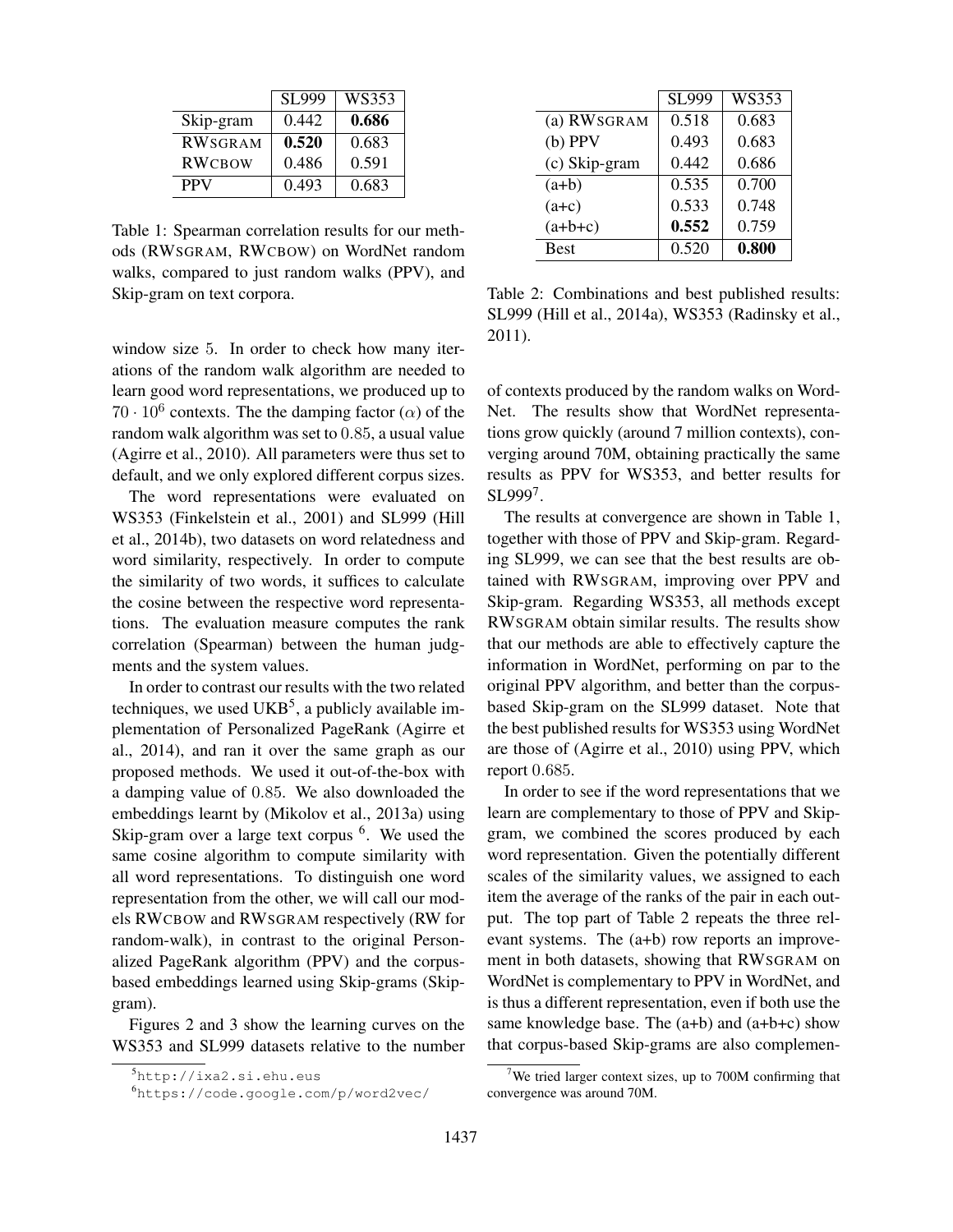tary, yielding incremental improvements. In fact, the combination of all three improves over the best published results on SL999, and approaches the best results for WS353, as shown in the last row of the Table. The state of the art on SL999 corresponds to (Hill et al., 2014a), who training a Recurrent Neural Net model on bilingual text. The best results on WS353 correspond to (Radinsky et al., 2011), who combine a Wikipedia-based algorithm with a corpus-based method which uses date-related information from news to learn word representations.

Note that we have only performed some simple combination to show the complementarity of each information source. More sophisticated combinations (e.g. learning a regression model) could further improve results.

We have performed some qualitative analysis, which indicates that there is a slight tendency for corpus embeddings (with the window size used in the experiments) to group related words (e.g. physics - proton), and not so much similar words (e.g. vodka - gin), while our KB embeddings include both. This analysis agrees with the results in Table 1, where all KB results are better than corpusbased Skip-gram for the semantic similarity dataset (SL999). In passing, note that the best published results to date on similarity (Hill et al., 2014a) use embeddings learnt from bilingual text which suggests that bilingual corpora are better suited to learn embeddings capturing semantic similarity.

#### 5 Conclusions

We have presented a novel algorithm which encodes the structure of a knowledge base in a continuous vector space, combining random walks and neural net language models to produce new word representations. Our evaluation in word relatedness and similarity datasets has shown that these new word representations attain similar results to those of the original random walk algorithm, using 300 dimensions instead of tens of thousands. Furthermore, the word representations are complementary to those of the random walk algorithm and to corpus-based continuous representations, producing better results when combined, and improving the state-of-the-art in the similarity dataset. Hand inspection reinforces the observation that WordNet-based

A promising direction of this research is to leverage multilingual Wordnets to produce cross-lingual embeddings.

On another direction, one of the main limitations of KB approaches is that they produce a relatively small number of embeddings, limited by the size of the dictionary. In the future we want to overcome this sparsity problem by combining both textual and KB based embeddings into a unified model. In fact, we think that our technique opens up exciting opportunities to combine distributional and knowledgebased word representations.

It would also be interesting to investigate the influence of the different semantic relations in Word-Net, either by removing certain relations or by assigning different weights to them. This investigation could give us deeper insights about the way our knowledge-based approach codes meaning in vector spaces.

## Acknowledgements

This work was partially funded by MINECO (CHIST-ERA READERS project – PCIN-2013- 002-C02-01, and SKaTeR project – TIN2012- 38584-C06-02), and the European Commission (QTLEAP – FP7-ICT-2013.4.1-610516). The IXA group is funded by the Basque Government (A type Research Group).

#### References

- Eneko Agirre, Enrique Alfonseca, Keith Hall, Jana Kravalova, Marius Pasca, and Aitor Soroa. 2009. A study on similarity and relatedness using distributional and WordNet-based approaches. In *Proceedings of Human Language Technologies: The 2009 Annual Conference of the North American Chapter of the Association for Computational Linguistics*, pages 19–27. Association for Computational Linguistics.
- Eneko Agirre, Montse Cuadros, German Rigau, and Aitor Soroa. 2010. Exploring Knowledge Bases for Similarity. In *LREC*.
- Eneko Agirre, Oier Lopez de Lacalle, and Aitor Soroa. 2014. Random walks for knowledge-based word sense disambiguation. *Computational Linguistics*, 40(1):57–84.
- K. Avrachenkov, N. Litvak, D. Nemirovsky, and N. Osipova. 2007. Monte carlo methods in pagerank computation: When one iteration is sufficient. *SIAM J. Numer. Anal.*, 45(2):890–904.